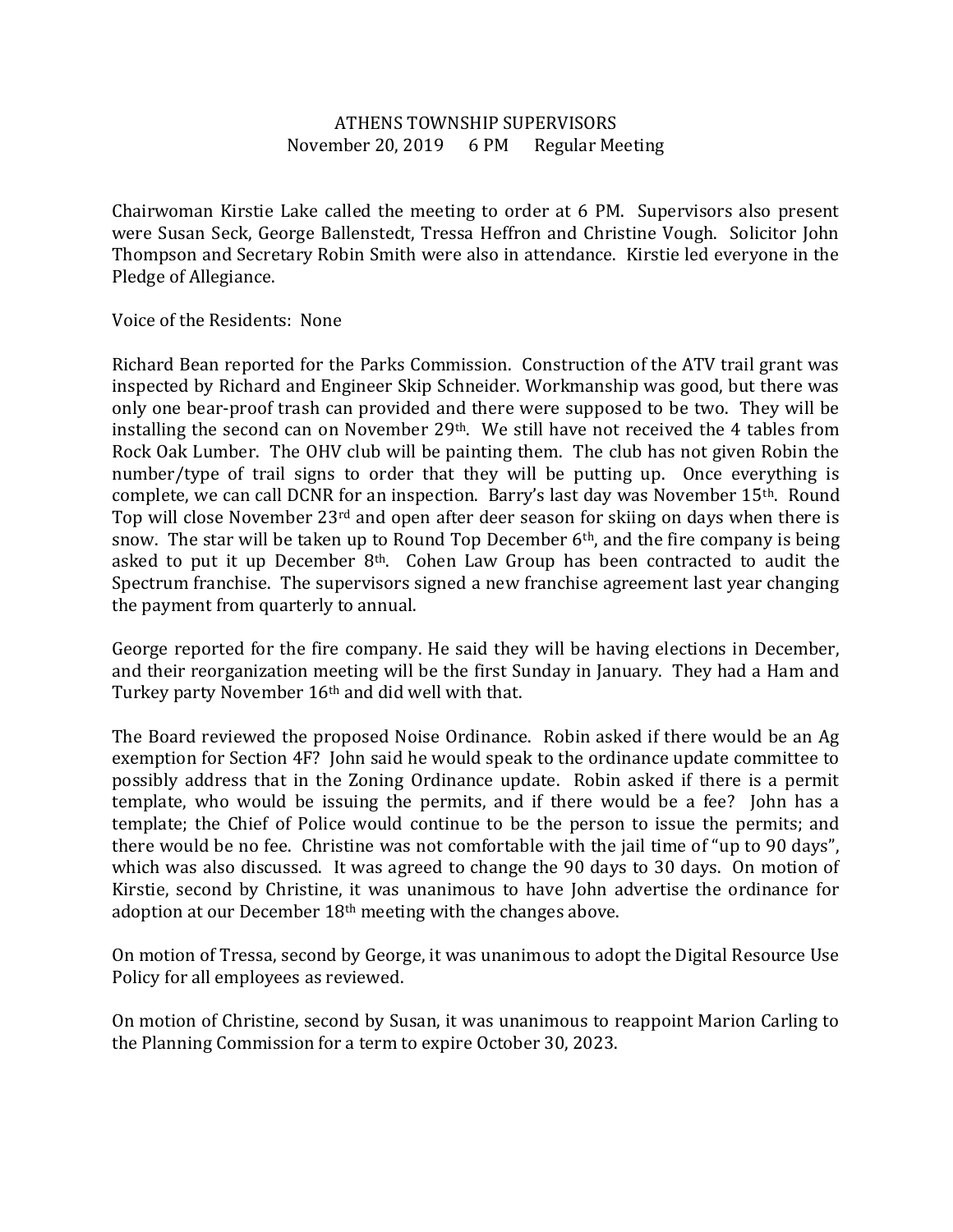Page Two Athens Township Supervisors November 20, 2019

On motion of Kirstie, second by Christine, it was unanimous to keep our regular meeting dates as the last Wednesday of every month in 2020, with the exceptions of November 18th and December 16th.

On motion of Kirstie, second by Tressa, it was unanimous to have Ed Reid renew his membership in the National Association of State Floodplain Managers for 2020 in the amount of \$165.

On motion of Kirstie, second by George, it was unanimous to set the Christmas Luncheon for December 23rd at noon.

Susan presented the 3 quotes for the Vetter Road relocation listed in the meeting agenda, and one additional quote from M. R. Dirt in the amount of \$3,800. She then stated that work was stopped on the bank stabilization project there because the bank was sliding and a crack appeared in the roadway. She called the engineer from Moody to come out and he said the road needs to be closed immediately because the soil material is saturated and highly unstable. Susan has closed the road, and tomorrow wants to start moving the lane over. The bids received did not seem to all agree as to what work was being requested. The situation has also changed to an emergency circumstance. On motion of Kirstie, second by Tressa, it was unanimous to reject all bids on the grounds that the circumstances have changed since the quotes were requested, and due to the emergency circumstances, authorize Susan to seek telephonic quotes to immediately address the situation.

On motion of Kirstie, second by George, it was unanimous to authorize Susan Seck to enter into a contract with the lowest responsible bidder that can respond immediately for the work stated above.

On motion of George, second by Kirstie it was unanimous to approve the minutes of October 30, 2019 as written.

On motion of Kirstie, second by Tressa, it passed to approve the minutes of November 6, 2019 as written. George and Susan both abstained from the vote because they were not in attendance.

On motion of George, second by Tressa, it was unanimous to approve the monthly bills as presented. A complete listing of revenues and expenditures is on file in the office of the Treasurer.

There was no police report and only  $\frac{1}{2}$  of the fire report (the financials). On motion of Kirstie, second by Christine, it was unanimous to accept the Building Permits report and the Road report as submitted.